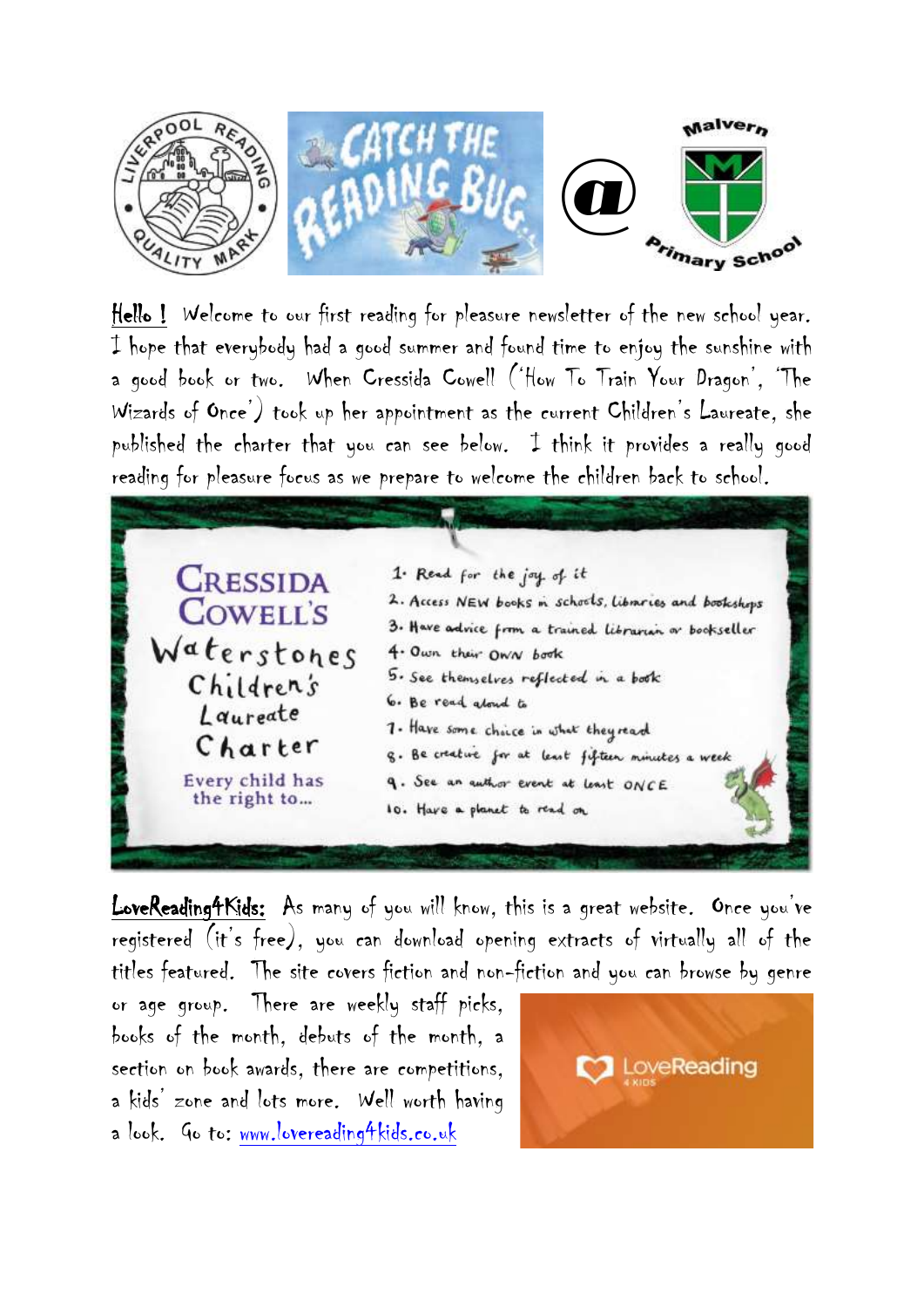

Esme's Lock Down Reading: Esme will be in 4CF when she returns to school next week. She sent this fab photo to me towards the end of May !  $\mathcal{I}'$ m sure that her pile of 'books read' since the start of lockdown is now taller than she is. Our school community has done lots of reading since March 23rd and we've tried to capture this on our website. If you haven't had a look, please visit the Malvern website and click on Curriculum / Reading / Book News / Lock Down Reading. Well done, Esme !

Malvern Community Book Club: Our monthly book club for members of the school community has been rebranded ! The 'Adult Book Club' was causing a few raised eyebrows ! Our first meeting of the new school year will take place at 7.30pm on Thursday 10th September – venue TBA. New recruits are always welcome. Members are currently reading one or two titles from the long list for the 2020 Booker Prize. I've read 'How Much Of These Hills Is Gold' by C. Pam Zhang – set in the middle of the 19th century in gold rush California – a great book. And at the time of writing, I've just finished reading 'Such A Fun Age' by Kiley Reid.





'The Unadoptables' by Hana Tooke: I read this fantastic book a week or two ago. Set in late 19th century Amsterdam, the story revolves around Lotta, Egg, Fenna, Sem and Milou and their escape from the Little Tulip Orphanage and their quest to find family and refuge from evil. This is a wonderful mystery and adventure story. For age 9+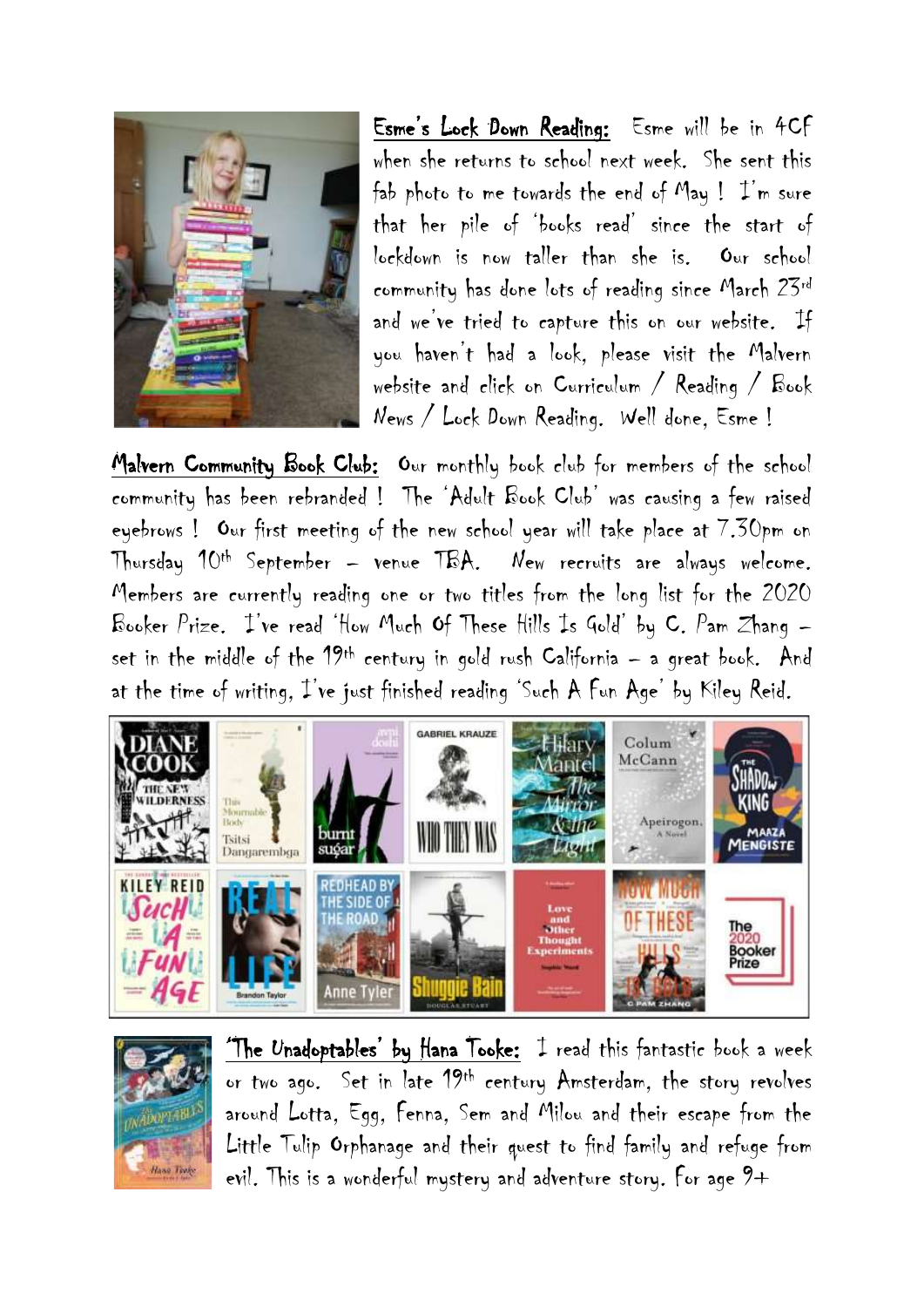

Teachers' Reading Challenge: Research carried out by The Open University reveals that teachers' knowledge of children's literature and other texts is essential for developing a rich reading curriculum. And when this is combined with the four-fold reading for pleasure

pedagogy, it effectively nurtures the reading habit in young people (Cremin et al, 2014). The Teachers' Reading Challenge invites colleagues to read and comment on six or more children's books. To take part in the Teachers' Reading Challenge, please go to the website: [www.teachersreadingchallenge.org.uk](http://www.teachersreadingchallenge.org.uk/) The four-fold reading for pleasure pedagogy encompasses the specific practices of: i) reading aloud ii) informal book talk and recommendations iii) independent reading time iv) a highly social reading environment. (Nothing new here when it comes to our approach at Malvern !) I'll highlight further aspects of Professor Cremin's research in future editions of this newsletter.

Research: During the summer holidays, I've been catching up with some interesting reading-related research. Maryanne Wolf is the Distinguished Visiting Professor of Education and Director of the Centre for Dyslexia, Diverse Learners



and Social Justice at the University of California, Los Angeles. In 'Proust and the Squid', Professor Wolf examines the near miraculous ability that the human brain has to re-arrange itself in response to external circumstances. She does this in light of the fact that reading was 'invented' only a few thousand years ago – and that this invention changed the very organisation of the brain, expanding the way humans were (and are) able to think. 'Reader, Come Home' considers the future of the reading brain and our capacity for critical thinking, empathy and reflection as we become increasingly dependent on digital technologies. I have both books in school, so please let me know if you'd like to have a read of one or both titles.